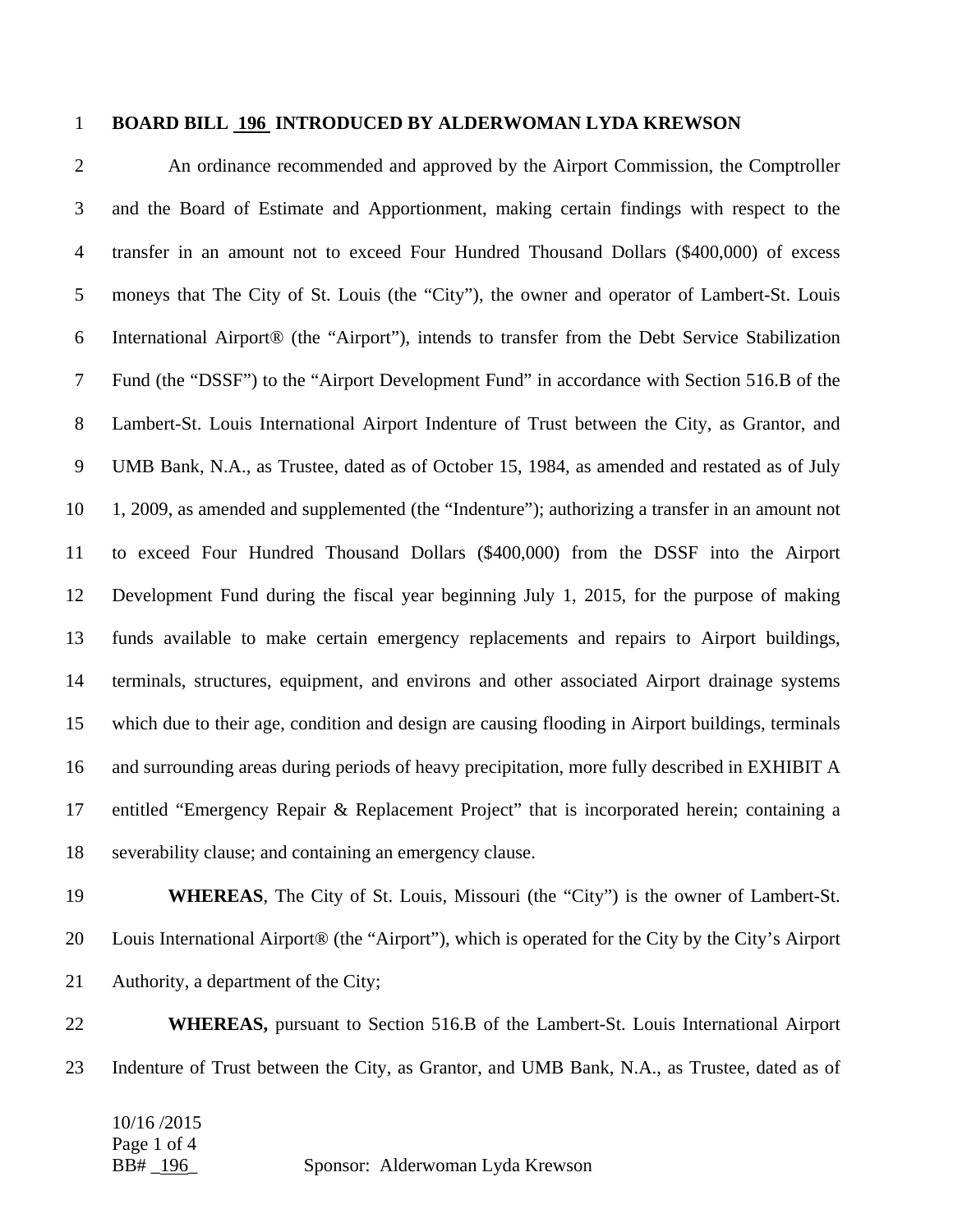1 October 15, 1984, as amended and restated as of July 1, 2009, as amended and supplemented 2 (the "Indenture"), the City may withdraw and use amounts on deposit in the Debt Service 3 Stabilization Fund (the "DSSF") for emergency debt service needs with respect to indebtedness 4 issued for Airport purposes and for Airport operational emergencies;

5 **WHEREAS,** the Airport Commission, the Comptroller and the Board of Estimate and 6 Apportionment have determined: i) that the need to make certain emergency replacements and 7 repairs to Airport buildings, terminals, structures, equipment, environs, and other associated 8 Airport drainage systems servicing Airport buildings, terminals and surrounding areas, as are 9 more fully described in EXHIBIT A entitled "Emergency Repair & Replacement Project", which 10 is incorporated herein, are necessary in order to maintain operating levels at the Airport and 11 constitute an Airport operating emergency within the meaning of Section 516.B(2) of the 12 Indenture, ii) that the transfer of funds during the fiscal year beginning July 1, 2015 from the 13 DSSF to the "Airport Development Fund" as set forth herein is an appropriate and desirable use 14 of such funds and is essential for the operation of the Airport; and iii) that such use is consistent 15 with the requirements of the Indenture;

16 **WHEREAS**, there is a balance in excess of Four Hundred Thousand Dollars (\$400,000) 17 available for transfer from the DSSF into the Airport Development Fund established in the 18 Indenture;

19 **WHEREAS**, it is in the best interest of the City and the operation of the Airport to 20 authorize the transfer of funds from the DSSF into the Airport Development Fund in an amount 21 not to exceed Four Hundred Thousand Dollars (\$400,000) during the fiscal year beginning July 22 1, 2015; and

## 10/16 /2015 Page 2 of 4

BB# 196 Sponsor: Alderwoman Lyda Krewson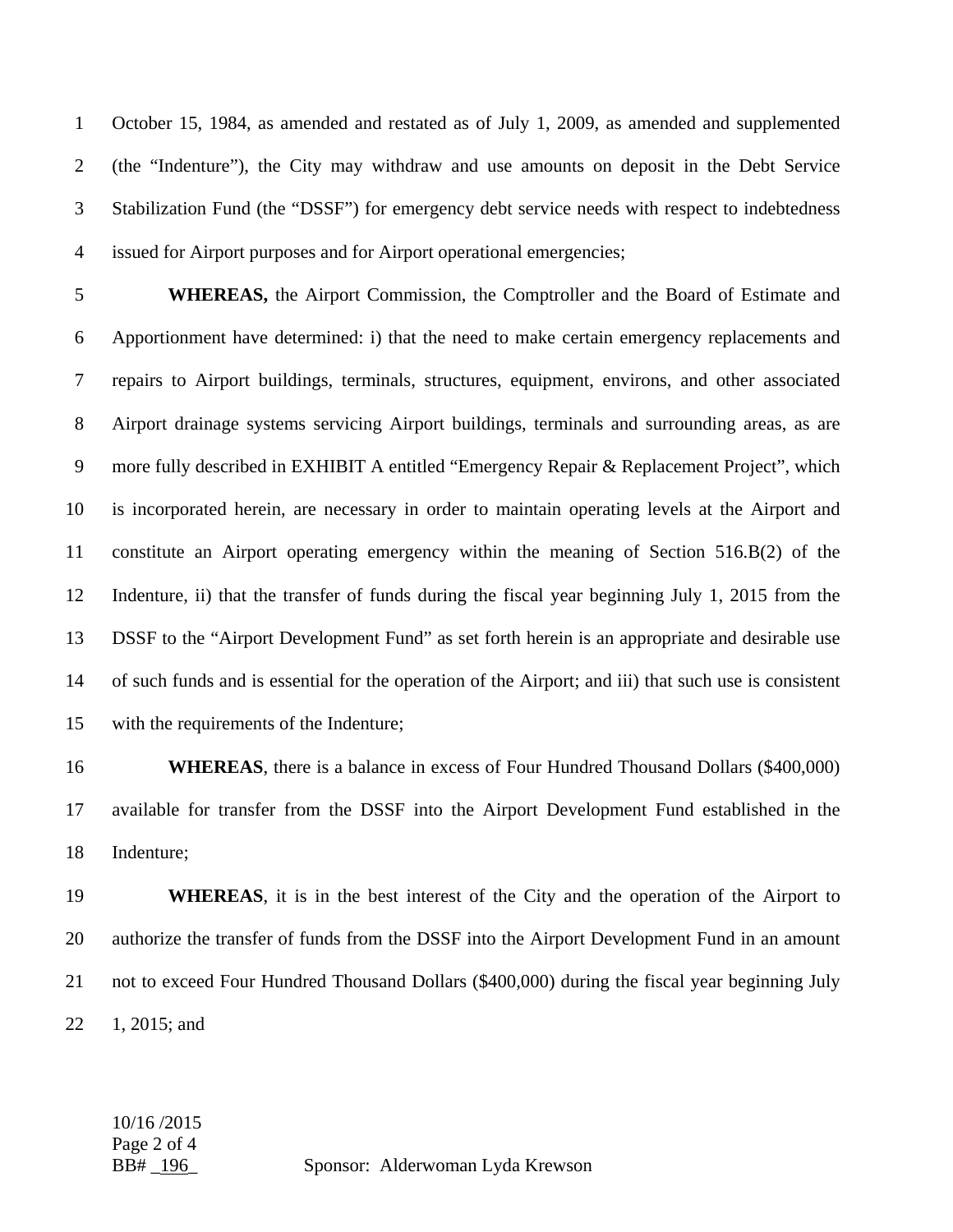1 **WHEREAS,** this Ordinance, authorizing the transfer of funds in an amount not to exceed 2 Four Hundred Thousand Dollars (\$400,000), as set out herein, is recommended and approved by 3 the City's Airport Commission, the Comptroller, and the City's Board of Estimate and 4 Apportionment.

## 5 **BE IT SO ORDAINED BY THE CITY OF ST. LOUIS AS FOLLOWS:**

6 **SECTION ONE.** The Board of Aldermen for The City of St. Louis, Missouri (the 7 "City") hereby adopts and incorporates herein the foregoing recitals as findings.

8 **SECTION TWO.** There is hereby authorized a transfer of funds in an amount not to 9 exceed Four Hundred Thousand Dollars (\$400,000) from the Airport Debt Service Stabilization 10 Fund (the "DSSF") into the "Airport Development Fund" of the Lambert-St. Louis International 11 Airport Indenture of Trust between the City, as Grantor, and UMB Bank, N.A., as Trustee, dated 12 as of October 15, 1984, as amended and restated as of July 1, 2009, as amended and 13 supplemented, during the fiscal year beginning July 1, 2015, for the purpose of making funds 14 available to make certain emergency replacements and repairs to Airport buildings, terminals, 15 structures, equipment, environs, and other associated Airport drainage systems which due to their 16 age, condition and design are causing flooding in Airport buildings, terminals and surrounding 17 areas during periods of heavy precipitation, as are more fully described in EXHIBIT A entitled 18 "Emergency Repair & Replacement Project", which is incorporated herein.

19 **SECTION THREE.** It is hereby declared to be the intention of the Board of Aldermen 20 that each and every part, section, and subsection of this Ordinance will be separate and severable 21 from each and every other part, section, and subsection hereof and that the Board of Aldermen 22 intends to adopt each said part, section, and subsection separately and independently of any other 23 part, section, and subsection. In the event that any part, section, or subsection of this Ordinance

10/16 /2015 Page 3 of 4